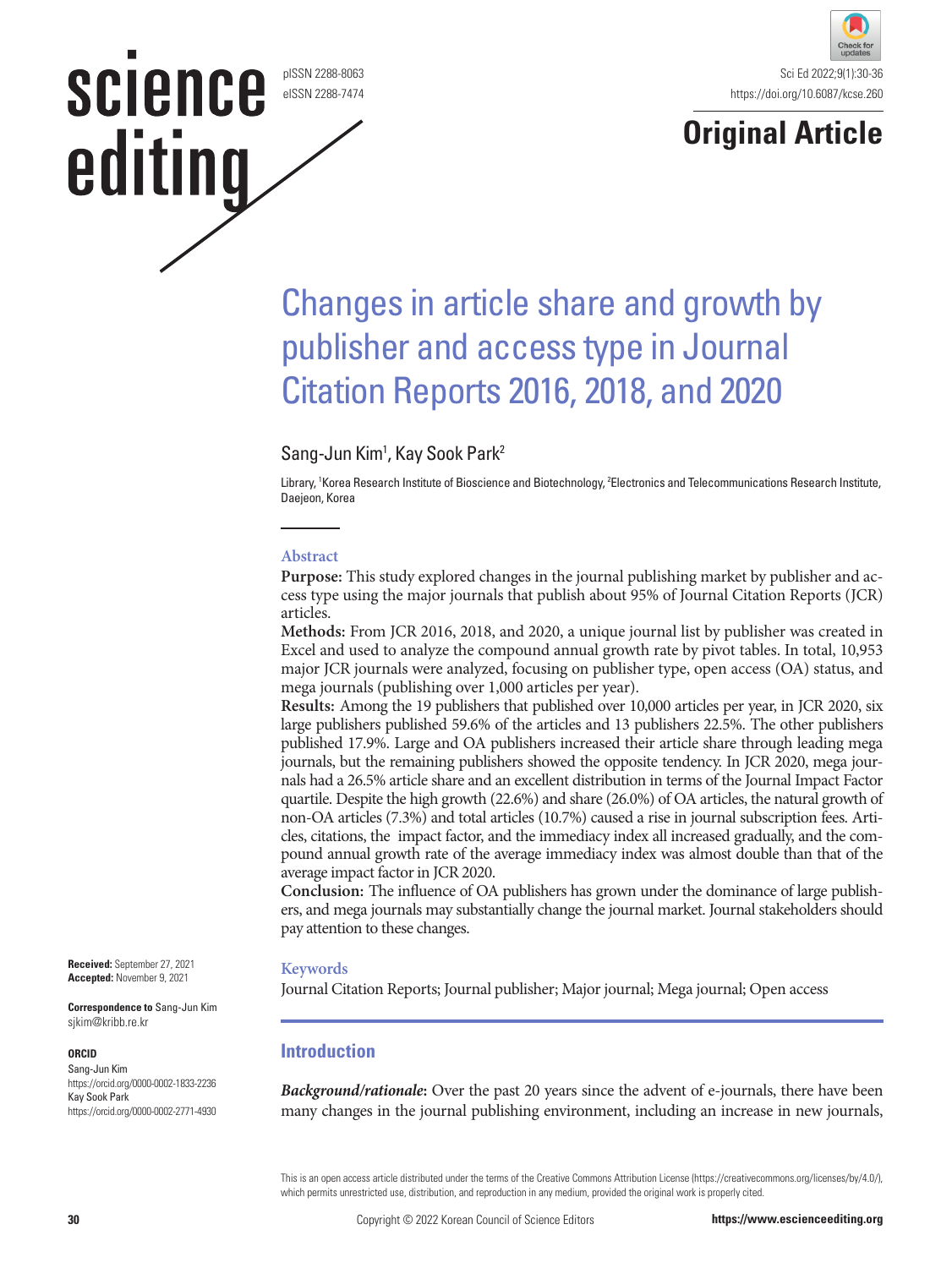the frequent extinction of small publishers due to mergers and acquisitions, a strengthened position of large commercial publishers, and the pursuit of open access (OA) opposed to the subscription model. The emergence of OA publishers was associated with a new publishing business model, substituting article processing charges (APCs) for subscription fees. Traditional print journal publishers, which had long monopolized libraries throughout the world, no longer overlook their competition with OA publishers. With the increase of OA journals and articles, the journal publishing environment continues to undergo unprecedented changes. Therefore, all stakeholders of academic journals need to pay close attention to changes and trends in the journal publishing environment.

Comparing the publication trends of the journals included in major bibliographic databases by year is effective because they cover the world's major journals and publishers. Although some studies have dealt with changes in journal publishing in a fragmentary manner, such as OA publishing based on Web of Science (WoS), Journal Citation Reports (JCR), Directory of Open Access Journals (DOAJ), and Scopus, it is difficult to find accurate and up-to-date research on major publishers focusing on core journals. We published four consecutive studies on publishers, number of articles, indicators, APC, list price, and OA status using JCR journals in the Science Citation Index Expanded (SCIE) and Social Sciences Citation Index (SSCI) [1-4]. JCR 2020, which was released in June 2021, expanded to include the Arts and Humanities Citation Index and the Emerging Sources Citation Index, but the impact factors (IFs) and percentage of OA gold were not yet presented for those resources. The inclusion of information on the percentage of OA gold for the past 3 years' ratio of OA articles in WoS made it easier to understand OA trends. Thus, it would be meaningful to analyze and compare the changes in journal publishing by year or by publisher type, including mega journals, based on JCR.

Knowledge of the environmental changes in journal publishing is useful for librarians who are considering economic subscription contracts and reasonable user services. For an accurate analysis of the rapidly changing and diverse journal environment, ongoing research based on reliable journal data is required. JCR lists only peer-reviewed journals through a rigorous evaluation process; therefore, an analysis of publication trends focusing on major journals that have been consistently listed in JCR would enable more accurate predictions of future changes in the journal publishing market.

*Objectives***:** The purpose of this study was to analyze how the traditional journal publishing market, which was previously concentrated on peer-reviewed subscription journals produced by large commercial publishers, is changing in terms of article share and growth by publisher and access type with the

science editing

expansion of OA journals and articles. Its results, with precise and up-to-date data, will help journal stakeholders establish journal subscription plans and APC support policies.

# **Methods**

*Ethics statement***:** This was not a study with human subjects, so neither institutional review board approval nor informed consent was required.

*Study design***:** This was a literature database-based descriptive study.

*Data collection and analysis***:** We used JCR instead of the journals in DOAJ and Scopus to identify the recent publication trends of only major journals. Research data were collected from JCR 2016, 2018, and 2020—2 years before and after JCR 2018, which began to have information on the percentage of OA gold—and an analysis was conducted by integrating the JCR journal lists into a single Excel file, similar to previous studies [1-4]. As of July 2021, SCIE and SSCI data of JCR 2016, 2018, and 2020 were downloaded as a text file and converted into an Excel file. The same journals were integrated using journal names and International Standard Serial Number, and affiliated publishers were classified according to the holding company (the recently merged BMC [BioMed Central] was classified as separate from Springer). Articles and reviews, which are counted as citable items in JCR, were considered as the number of articles per journal; thus, only journals with at least one citable item were identified as JCR journals, excluding journals with no citable items.

Among the collected data, major journals that were consistently listed in JCR 2016, 2018, and 2020 were extracted and pivot tables were used to calculate the compound annual growth rate (CAGR). In order to investigate changes by publisher type, 19 publishers that published more than 10,000 articles per year on average were selected and classified into four types. In addition to the current status of OA journals, trends in mega journals (defined as those containing more than 1,000 articles per year) were also analyzed.

*Statistical methods***:** Data were tabulated and the proportions of the cells were calculated by pivot tables. The growth rate (%) was calculated in terms of the CAGR.

# **Results**

# **JCR journals and articles**

JCR journals were grouped into major journals, which were consistently listed in JCR 2016, 2018, and 2020, and minor journals, which were listed only once or twice in the 3 editions of JCR due to new entry or exclusion. The former can be regarded as core journals with higher usability for researchers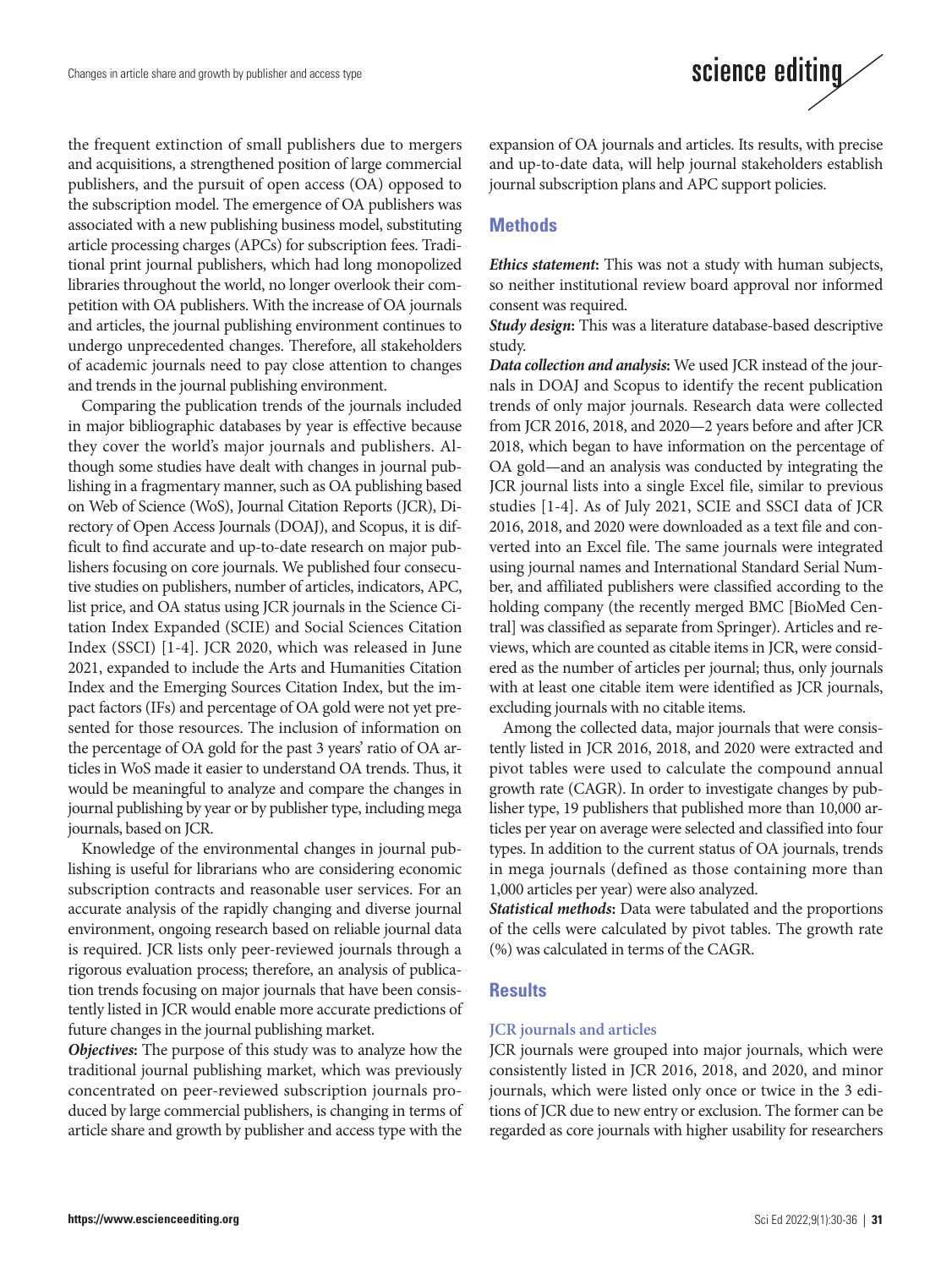

#### **Table 1.** Journals and articles in JCR

|                              | <b>JCR 2016</b> | CAGR (%)                 | <b>JCR 2018</b> | CAGR (%)                 | <b>JCR 2020</b> |
|------------------------------|-----------------|--------------------------|-----------------|--------------------------|-----------------|
| Minor journals <sup>a)</sup> |                 |                          |                 |                          |                 |
| Journals                     | 363             | 50.6                     | 823             | 22.4                     | 1,234           |
| Articles                     | 41,827          | 22.2                     | 62,465          | 71.8                     | 184,269         |
| Major journalsb)             |                 |                          |                 |                          |                 |
| Journals                     | 10,953          | $\overline{\phantom{a}}$ | 10,953          | $\overline{\phantom{a}}$ | 10,953          |
| Articles                     | 1,502,324       | 4.6                      | 1,643,110       | 10.7                     | 2,013,175       |
| Citations                    | 57,626,438      | 9.8                      | 69,424,170      | 15.5                     | 92,686,632      |
| Average IF                   | 2.228           | 6.1                      | 2.510           | 15.0                     | 3.322           |
| Average II                   | 0.532           | 14.5                     | 0.698           | 30.2                     | 1.183           |
| All journals                 |                 |                          |                 |                          |                 |
| Journals                     | 11,316          | 2.0                      | 11,776          | 1.7                      | 12,187          |
| Articles                     | 1,544,151       | 5.1                      | 1,705,575       | 13.5                     | 2,197,444       |
| Citations                    | 58,167,743      | 9.9                      | 70.294.170      | 16.2                     | 94,945,306      |
| Average IF                   | 2.180           | 6.8                      | 2.487           | 16.5                     | 3.377           |
| Average II                   | 0.526           | 14.8                     | 0.693           | 31.3                     | 1.194           |

JCR, Journal Citation Reports; CAGR, compound annual growth rate; IF, impact factor; II, immediacy index.

a)Journals listed once or twice in JCR 2016, 2018, and 2020; b)Journals consistently listed in JCR 2016, 2018, and 2020.

than the latter. Table 1 shows the analysis results of 10,953 major journals and minor journals. The number of major journals to all JCR journals decreased from 96.8% to 93.0% and 89.9%, implying that the journals newly entering JCR increased gradually. Among the JCR articles, 94.7% were published in major journals and only 5.3% in minor journals.

As about 95% of JCR articles were published in major journals, their CAGR was very similar to that of the entire JCR. From JCR 2018 to JCR 2020, the CAGR for the increase of journals was only 1.7%, but the CAGR for articles was 13.5%, reaching the first year with over 2 million articles. The CAGRs for articles and citations were much higher in JCR 2020 than in JCR 2018. The CAGRs for average IF and the immediacy index were more than doubled, and each value entered the 3-point and 1-point range for the first time in JCR 2020. The average IF increased at a similar CAGR to that of citations, but the average immediacy index increased about twice as much as the average IF. These findings indicate that there have been significant changes in article publication and use.

# **Major journals in JCR**

In JCR 2020, the OA data show the gold OA materials published in 2018, 2019, and 2020, and citations in 2020 to these items. To classify journal types according to the percentage of OA gold, gold OA journals were defined as those with a percentage of 95% and above, hybrid journals as those with a percentage of less than 95%, and subscription-only journals

as those with a percentage of 0%. The status (Table 2) of OA journals and articles in JCR major journals was different from that reported in a previous study [3], which directly analyzed OA articles by year. Looking at only 10,953 major journals, the number of subscription-only journals decreased significantly in JCR 2020 compared to JCR 2018. Meanwhile, the number of hybrid and gold OA journals increased, with a higher proportion of hybrid journals than gold OA journals. Fig. 1 shows the status of articles in the JCR major journals. In JCR 2020, the growth rate of total articles was over 10%, which resulted from a significant increase in OA articles (22.6%) along with the natural increase in non-OA articles (7.3%). The share of OA articles in major journals in JCR 2020 was estimated to be 26.0%.

# **JCR major journals by publisher type**

It was assumed that there were many changes in JCR journals and publishers due to the radical growth in OA publications; therefore, the publishers of major journals were divided into 5 groups, and each group's articles and citations were compared (Table 3). There was little change in the total number of publishers of JCR journals, with a maximum of 2,082. Among the 19 publishers that published more than 10,000 articles per year, the status of large publishers was dominant, as in the previous study [1], while OA publishers grew rapidly over time. As shown in Fig. 2, six large publishers (including Elsevier) gradually increased their article and citation share to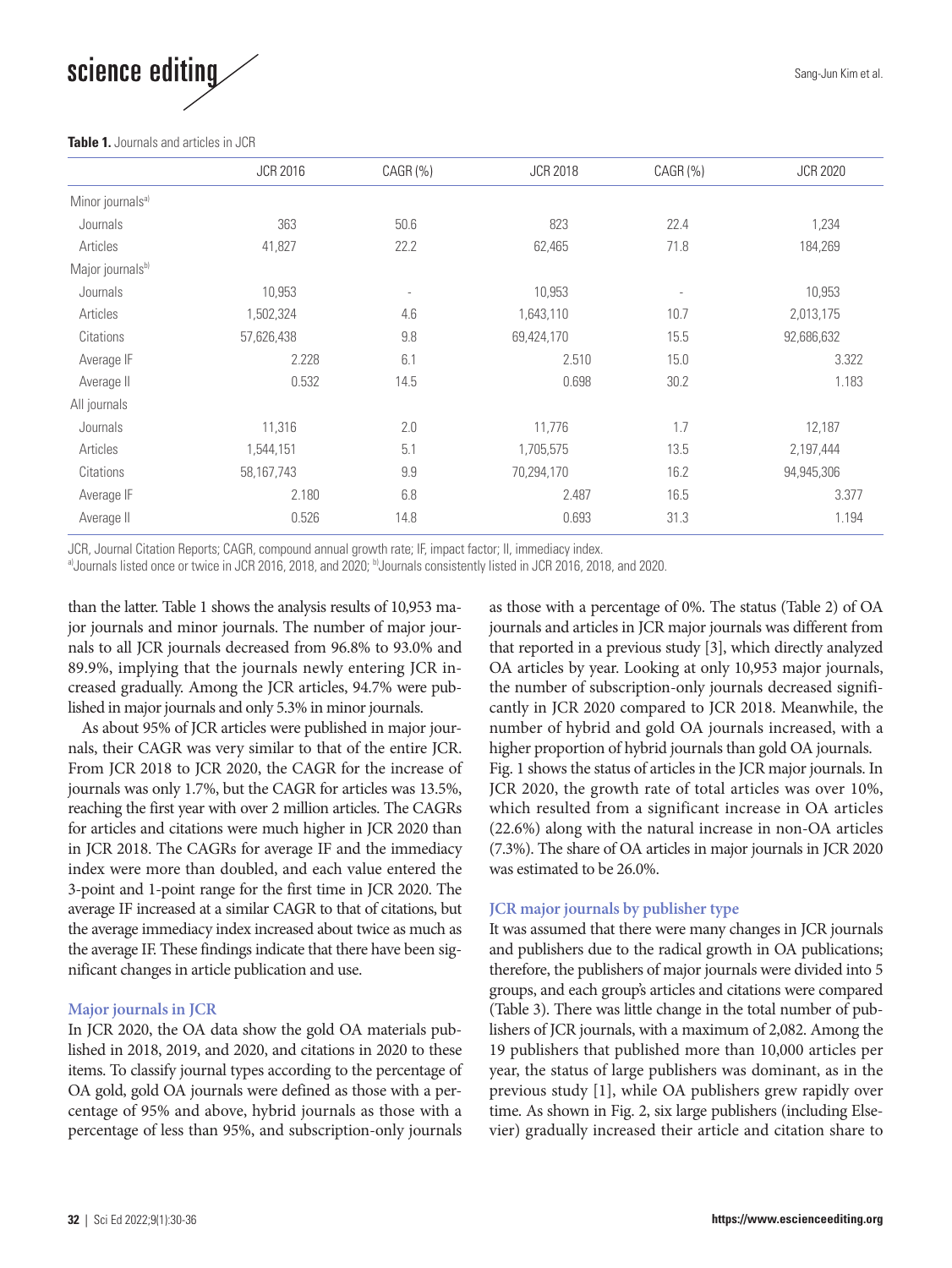

| Item    | OA type                     | <b>JCR 2016</b>          | $CAGR$ $(\%)$            | <b>JCR 2018</b> | $CAGR$ (%) | <b>JCR 2020</b> |
|---------|-----------------------------|--------------------------|--------------------------|-----------------|------------|-----------------|
| Journal | Subscription only journals  | $\overline{\phantom{a}}$ | $\overline{\phantom{a}}$ | 3.116           | $-13.8$    | 2,316           |
|         | Hybrid journals             | $\overline{\phantom{a}}$ | $\overline{\phantom{a}}$ | 6,640           | 5.2        | 7,349           |
|         | Gold OA journals            | ۰                        | $\overline{\phantom{a}}$ | 1.197           | 3.7        | 1.288           |
| Article | Average article per journal | 137.2                    | 4.6                      | 150.0           | 10.8       | 183.8           |
|         | Non-OA articles             | $\overline{\phantom{a}}$ |                          | 1,294,832       | 7.3        | ,489,609        |
|         | Gold OA articles            | $\overline{\phantom{a}}$ | $\overline{\phantom{a}}$ | 277,810         | 19.8       | 398,401         |
|         | Hybrid OA articles          | ۰                        |                          | 70,468          | 33.3       | 125,165         |

#### **Table 2.** Journals and articles in JCR major journals by OA type

JCR provides OA information about gold OA articles since JCR 2018; Gold OA journals were defined as those with an OA gold percentage of 95% and above, and hybrid OA journals as those with a percentage of less than 95%.

JCR, Journal Citation Reports; OA, open access; CAGR, compound annual growth rate.



**Fig. 1.** Articles in major Journal Citation Reports (JCR) journals. CAGR, compound annual growth rate; OA, open access.

nearly 60%. OA publishers grew so much that MDPI ranked fifth in article share, overtaking Sage, but their citation share was less than half of their article share. For the other publishers, both article and citation shares gradually decreased despite their growing CAGR.

#### **Distribution of JCR mega journals**

Table 4 shows the article distribution of the JCR major journals. Most journals (over 45%) published 50-199 articles per year. About one-third of journals published fewer than 50 articles, while 20% published over 200 articles. The number of journals in the former category decreased over time, while the number of journals in the latter category increased. Of particular note, mega journals (publishing over 1,000 articles per year) showed radical growth, with a CAGR of 11.6% in JCR 2018 and 15.6% in JCR 2020. The article share of the 231 mega journals in JCR 2020 was 26.5%, and more than half (132 journals) were influential journals, ranked in Journal Impact Factor quartile 1. In an analysis of the 231 mega journals by publisher type, 113 journals were distributed by large publishers, 49 journals by OA publishers, and 46 journals by society publishers. Elsevier was the largest individual publisher, publishing 73 mega journals, followed by MDPI, which published 25 mega journals. Among the 132 most influential mega journals, 104 journals were hybrid journals (i.e., subscription journals with numerous OA articles).

# **Discussion**

#### **Major changes in articles and citations**

The CAGR of articles in major journals increased to 10.7% in JCR 2020, reflecting a more than 2-fold increase since JCR 2018. In JCR 2020, there was no significant change in the number of publishers and journals, but it was confirmed that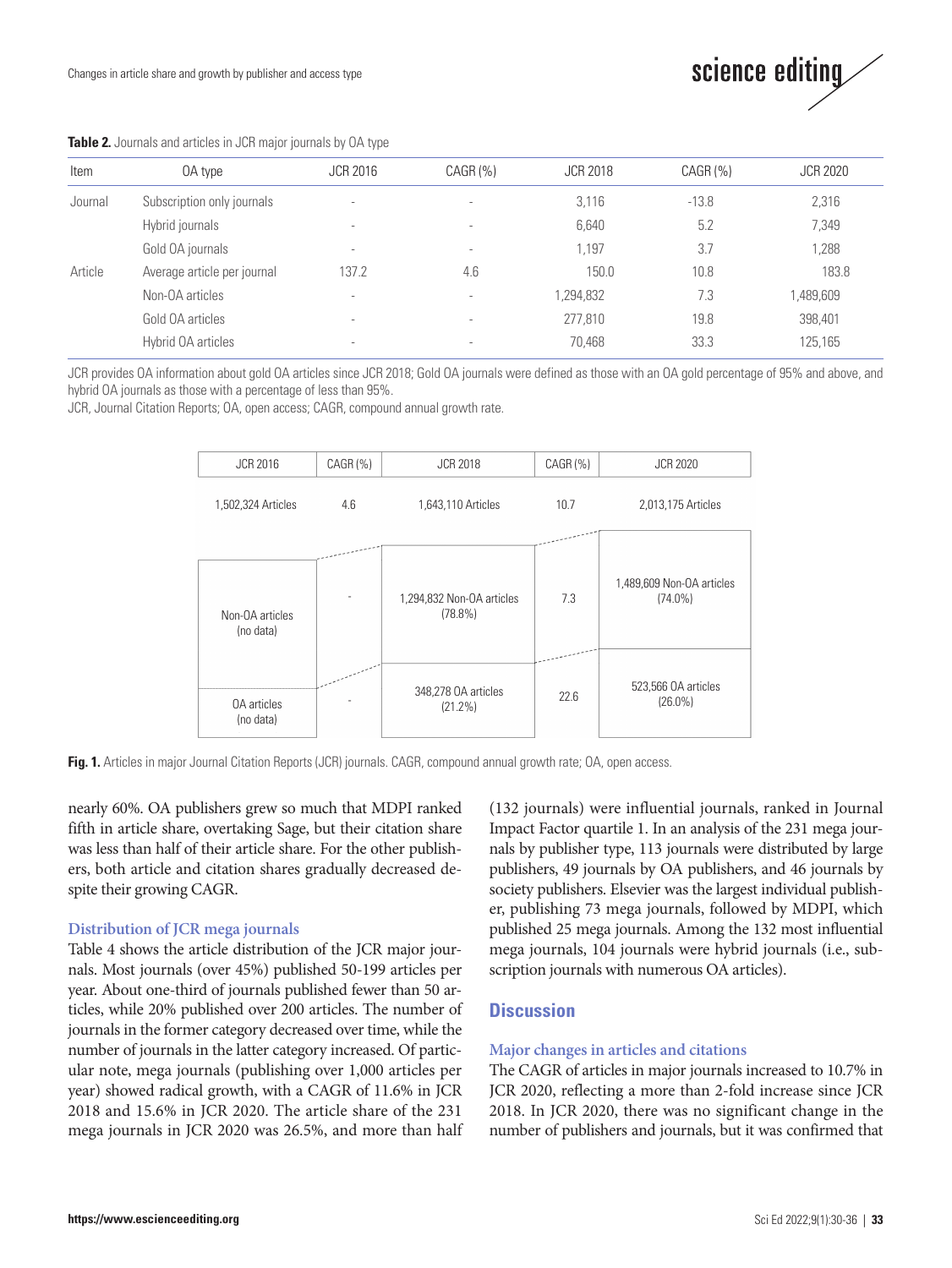

#### **Table 3.** JCR major journals by publisher type

| Publisher type                                                | Item     | <b>JCR 2016</b> | CAGR(%) | <b>JCR 2018</b> | CAGR (%) | <b>JCR 2020</b> |
|---------------------------------------------------------------|----------|-----------------|---------|-----------------|----------|-----------------|
| Large <sup>a)</sup> (6 publishers, 6,302 journals)            | Article  | 859.248         | 4.4     | 936.507         | 13.1     | 1,198,997       |
|                                                               | Citation | 32.469.800      | 10.4    | 39.571.698      | 17.0     | 54.202.383      |
| $OAb$ (5 publishers, 292 journals)                            | Article  | 90.263          | 20.3    | 130.718         | 23.7     | 200,020         |
|                                                               | Citation | 1.664.335       | 21.3    | 2.448.625       | 31.1     | 4,211,214       |
| Society <sup>c)</sup> (4 publishers, 250 journals)            | Article  | 133,848         | 3.1     | 142.335         | 7.4      | 164.161         |
|                                                               | Citation | 6.466.163       | 9.7     | 7.782.579       | 10.4     | 9,485,091       |
| University & other <sup>d)</sup> (4 publishers, 557 journals) | Article  | 83.861          | 1.2     | 85.807          | 1.6      | 88,606          |
|                                                               | Citation | 4.287.971       | 6.9     | 4.899.138       | 10.5     | 5.978.032       |
| The others <sup>e)</sup> (1,761 publishers, 3,552 journals)   | Article  | 335.104         | 1.9     | 347.743         | 1.9      | 361.391         |
|                                                               | Citation | 12.738.169      | 7.5     | 14.722.130      | 13.0     | 18.809.912      |

JCR, Journal Citation Reports; CAGR, compound annual growth rate; OA, open access.

a)Elsevier, Springer, Wiley, Taylor & Francis, Sage, Wolters Kluwer; <sup>b)</sup>MDPI, Frontiers, Public Library of Science, Hindawi, BMC; <sup>c)</sup>American Chemical Society, Royal Society of Chemistry, Institute of Electrical and Electronics Engineers, American Physical Society; <sup>d</sup>Oxford University Press, IOP Publishing, Cambridge University Press, American Institute of Physics; <sup>e)</sup>Publishers producing fewer than 10,000 articles per year.

**Table 4.** Distribution of journals by number of annual articles

| No. of articles | Journal in JCR 2016<br>(journal share/article share) | $CAGR$ $(\%)$ | Journal in JCR 2018<br>(journal share/article share) | $CAGR$ (%) | Journal in JCR 2020<br>(journal share/article share) |
|-----------------|------------------------------------------------------|---------------|------------------------------------------------------|------------|------------------------------------------------------|
| < 50            | 4,183 (38.2/8.2)                                     | 2.1           | 4,013 (36.6/7.3)                                     | 10.1       | 3,243(29.6/4.7)                                      |
| $50 - 99$       | 2,901 (26.5/13.7)                                    | $-0.9$        | 2,847 (26.0/12.4)                                    | 0.4        | 2,870 (26.2/10.2)                                    |
| $100 - 199$     | 2,108 (19.2/19.5)                                    | 1.2           | 2,158 (19.7/18.3)                                    | 5.2        | 2,389 (21.8/16.8)                                    |
| 200-299         | 803 (7.3/13.0)                                       | 2.5           | 844 (7.7/12.5)                                       | 9.6        | 1,014 (9.3/12.3)                                     |
| 300-499         | 542 (4.9/13.6)                                       | 3.8           | 584 (5.3/13.4)                                       | 14.1       | 760 (6.9/14.4)                                       |
| 500 - 999       | 277(2.5/12.7)                                        | 9.8           | 334 (3.0/13.6)                                       | 15.6       | 446 (4.1/15.0)                                       |
| $\geq 1,000$    | 139 (1.3/19.4)                                       | 11.6          | 173 (1.6/22.5)                                       | 15.6       | 231 (2.1/26.5)                                       |

JCR, Journal Citation Reports; CAGR, compound annual growth rate.



Fig. 2. Article and citation shares by publisher type. JCR, Journal Citation Reports; OA, open access.

the average IF and immediacy index increased rapidly, along with the increase of articles and citations. In particular, the CAGR of the average immediacy index was double than that of the average IF, which is assumed to be due to the increase of OA articles, early promotion of new articles, and free articles for temporary services, which resulted in faster access to articles by users. However, further studies are needed to find the exact cause. In an analysis according to publisher type,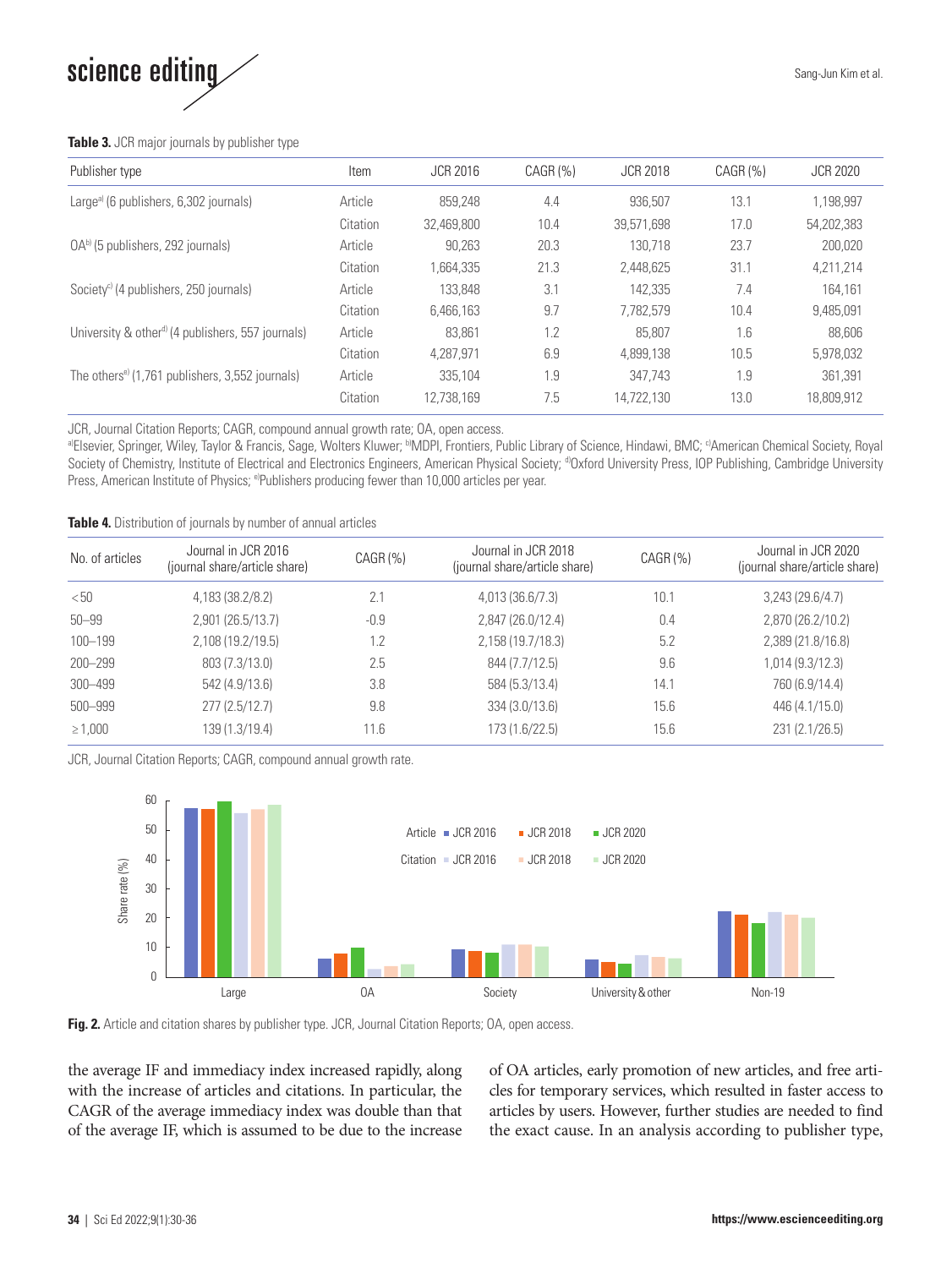

large publishers continued to increase their article and citation shares to nearly 60%, while the remaining publishers (except OA publishers) maintained a citation share higher than their article share, even though both decreased. These changes in the share of articles and citations by publisher type will be referred to in journal package contracts.

#### **Implications for the increase of OA journals and articles**

As OA articles are welcomed by libraries and researchers, the growing influence of OA journals and articles with the rapid progress of OA publishing merits attention. In JCR 2020, the CAGR of OA articles was 3 times higher than that of non-OA articles, and the share of OA articles in JCR major journals reached 26.0%. Although this share is lower than that of 27.1% [3] for all journals in JCR 2019, which directly reflected the number of OA articles in WoS by year, it was found to be higher than has been reported in other studies (the share of OA articles in 2018 was 18.9% in Scopus [5], and 24.0% in WoS [6]). Hybrid OA articles increased at a higher rate than gold OA articles, but gold OA articles were much more numerous. In a previous study [3], some gold OA journals showed superior influence in several JCR indicators. However, in JCR major journals, OA articles issued by OA publishers increased with the highest CAGR, but their citation share was less than one-half of their article share. It is assumed that there are substantial differences in influence among OA journals, and institutions need to reflect these differences when supporting APC fees for each journal.

#### **Mega journals as major changers of the journal market**

In order to forecast the future journal market, the influence of mega journals is noteworthy. In JCR 2020, mega journals made a substantial contribution to the article share (26.5%), with numerous OA articles, despite their small journal share (2.1%), and showed a high level of excellence in terms of their Journal Impact Factor quartile. When mega journals appeared, they were embroiled in controversy over predatory journals, as they were initiated by new OA publishers. However, in JCR 2020, traditional print journal publishers actively participated in publishing mega journals, as six large publishers accounted for about 50% (including Elsevier's 32%) and four society publishers accounted for 20% of the 231 mega journals. Moreover, among the 132 excellent mega journals (in Journal Impact Factor quartile 1), 79% were hybrid journals. This means that mega journals were no longer limited to OA publishers; instead, traditional print journal publishers were at the forefront of publishing mega journals. The results of this study suggest that the influence of mega journals is expected to grow greatly; therefore, journal stakeholders should pay attention to mega journals as a substantial source of changes in

the future journal market. Due to recent changes, wherein article submission and use are driven to these mega journals, a new evaluation of mega journals (including OA journals) is required.

#### **Continuing increases in journal subscription fees**

To find reasons for increases in journal subscription fees, only subscription articles were considered (i.e., with the exclusion of gold and hybrid OA articles). Regarding the issue of journal subscription fees, one researcher pointed out the high profits of the major commercial publishers, concentrated contracts for "big deal" electronic licenses, high barriers to new entrants, and protected competitive positions for industry rivalries [7]. Non-OA articles increased by 7.3% in JCR 2020 and became an important factor for publishers to raise journal subscription fees. While six large publishers maintained a high share (nearly 60%) in articles, their growth rate (13.1%), which was higher than the overall rate (10.7%), may also have been an important factor explaining why large publishers demanded higher increases in journal subscription fees. Despite the high growth of OA articles, the natural growth of both non-OA articles and total articles, which was higher than the inflation rate, continues to make it difficult to negotiate subscription fees between libraries and publishers. However, a study on reductions in publication cost with journal volume reported that with a rejection rate of around 90%, publishing costs are 1,054 US dollars for 100 articles or 771 US dollars for 1,000 articles [8]. This suggests that a new strategy can be considered for negotiating subscription fees depending on how many hybrid journals with numerous OA articles are included in the journal packages.

*Limitations***:** The analytical results of this study reflect the assumption that the WoS journals in 2021 are identical to major journals in JCR, without changes in the publisher. In addition, the number of OA articles was easily estimated by using JCR's percentage of OA gold, but caution is needed as there was a slight difference from the previous study [3] in how OA articles were calculated and gold OA journals were determined. A regrettable limitation is that the correlation analysis between the markedly increased average immediacy index and IF was excluded from the scope of this study.

*Conclusion***:** This study analyzed the journal publishing environment, focusing on major journals that were consistently listed in JCR and publishing about 95% of articles. Among the 19 publishers publishing more than 10,000 articles per year, in JCR 2020, six large publishers accounted for 59.6% of articles and the remaining 13 publishers for 22.5%, with the other publishers (about 2,000 publishers not included in the 19 publishers) for 17.9%. Under the strong influence of large publishers, OA publishers grew rapidly, but the share of the remain-